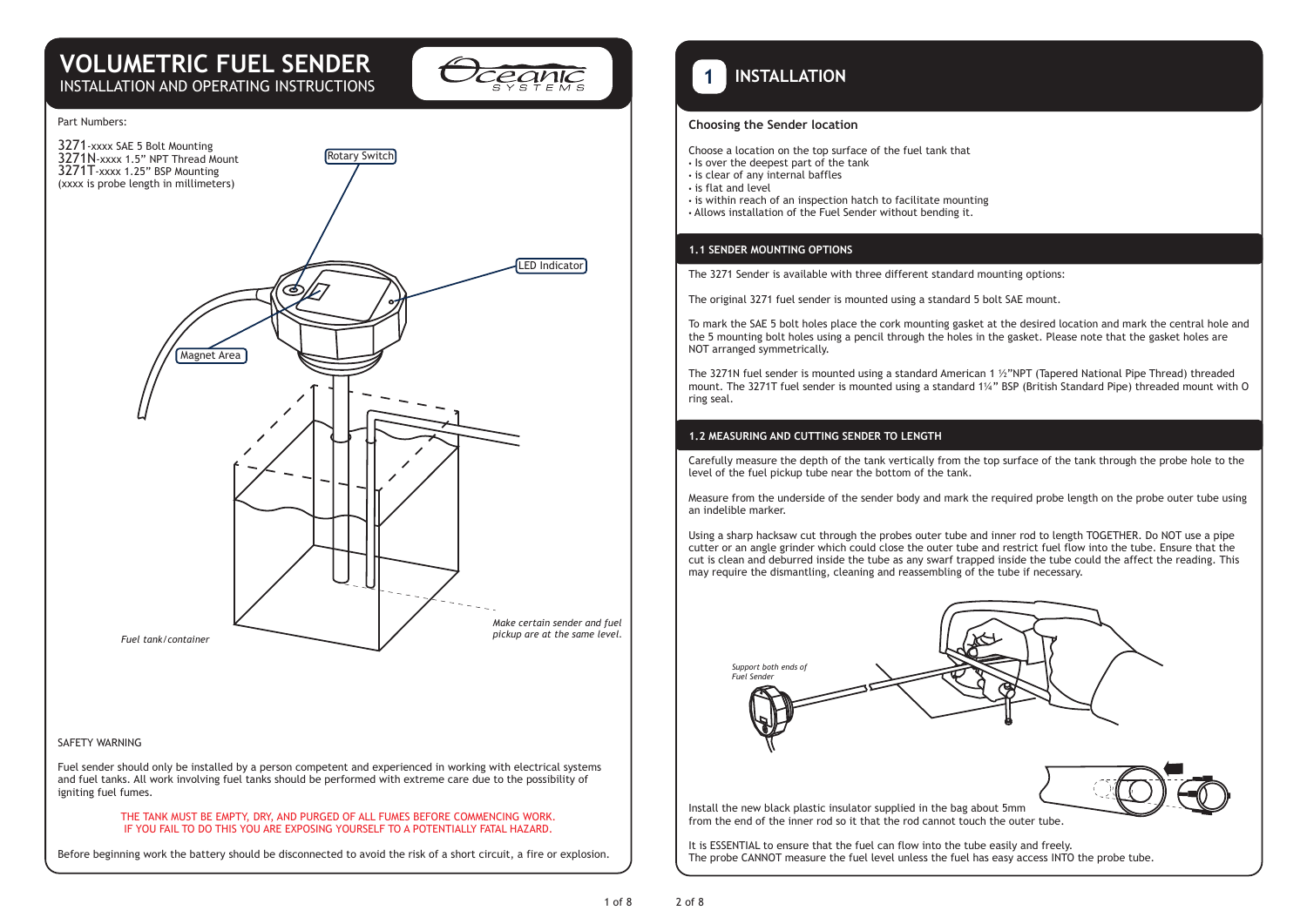### **1.3 MOUNTING THE SENDER TO THE TANK**

Either mount the 3271 5 bolt SAE sender and the gasket to the tank using 5mm bolts, washers, spring washers and nuts. Apply some suitable sealant to the washers and bolt heads. Tighten the bolts progressively around the circumference of the sender to ensure a liquid tight seal.

Or mount the 3271N or T threaded sender to it's threaded mounting point and screw down until the O ring makes a good seal or the taper thread is firmly seated.

 CAUTION ALWAYS OBSERVE THE FUEL TANK DURING INITIAL FILLING AND OPERATION TO ENSURE THERE ARE NO LEAKS AT THE SENDER MOUNT.

#### **1.4 WIRING AND NETWORK**

The plug on the fuel sender cable should be mounted into a T adaptor on the NMEA2000® network as shown in the following diagram.

Ensure that it is mated securely and the retaining ring has been tightened correctly to ensure the junction is waterproof. Note that this cable length may be extended to a maximum of 6 metres by using micro drop cables.



# **TANK LEVEL CALIBRATION**

The sender MUST be calibrated to the empty tank AND to the full tank before it can give an accurate reading. It will NOT be accurate until both steps are done. This is a simple two step process.

### **2.1 CALIBRATING TO THE EMPTY TANK**

The sender must be calibrated to the empty tank value either with the sender in the empty tank, or if it is not possible to empty the tank, with the sender hanging vertically next to the tank.

Apply power to the network, turn the small rotary switch to "E" and then applying a small magnet to the top of the sender at the marked point. When the sender detects the magnet it will light the blue LED for 2.5 seconds and will then measure and remember the empty calibration value.

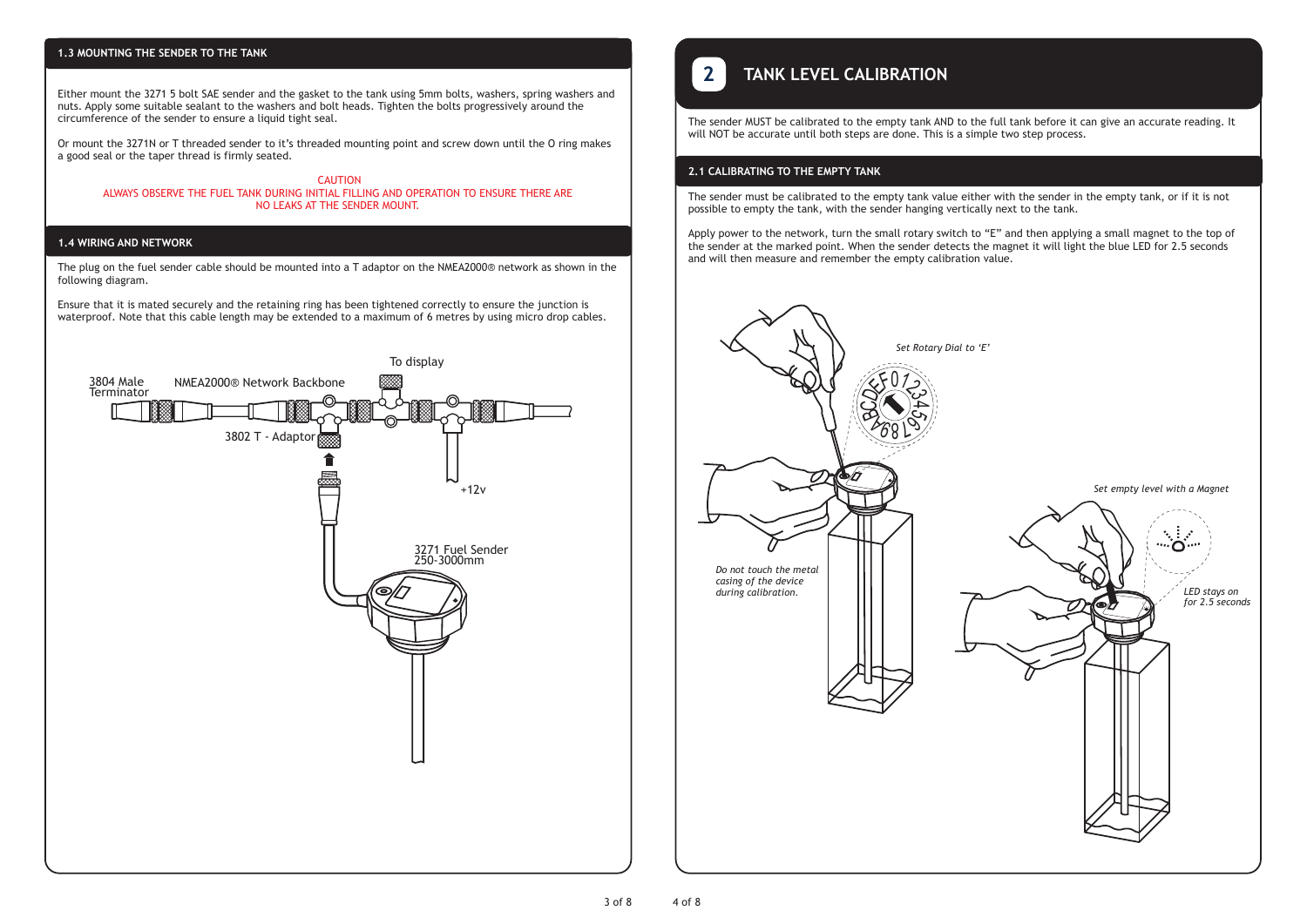### **2.2 CALIBRATING TO THE FULL TANK**

The sender must then be calibrated to the full tank value either with the sender in the full tank, or if it is not possible to fill the tank, with the sender hanging vertically in a tube of fuel to the desired full level next to the tank.

Apply power to the network, turn the small rotary switch to "F" and then applying a small magnet to the top of the sender at the marked point. When the sender detects the magnet it will light the blue LED for 2.5 seconds and will then measure and remember the full calibration value.



# **TANK VOLUME CALIBRATION 3**

The 3271 Volumetric Fuel sender can be set to either transmit the remaining tank LEVEL as a percentage or the remaining tank VOLUME as a percentage.

The 3271 can be user or factory programmed with up to 100 points of volumetric information and to transmit the remaining fuel VOLUME percentage if the user chooses. This can then be shown on any NMEA2000® Fuel Level Display.

The user can do this volume calibration using the 3345 Colour Multifunction Display or it can be done by Oceanic Systems from tank drawings or from a 3D CAD model.

### **3.1 SELECTING VOLUME OR LEVEL MODE**

When the unit is transmitting the tank LEVEL the blue LED will give a SINGLE flash every 2.5 seconds.

When the unit is transmitting the tank VOLUME the blue LED will give a DOUBLE FLASH every 2.5 seconds.

The unit can be switched from LEVEL to VOLUME mode very easily. By setting the rotary switch to "C" and applying the magnet as before, the unit will transmit the tank LEVEL. This will show a single flash.

By setting the rotary switch to "D" and applying the magnet as before the unit will transmit the tank VOLUME. This will show a double flash.

Do not forget to set the rotary switch to the tank instance or number after doing this (see section 4). If the unit has NOT been programmed with tank volume information then setting it to transmit volume will send the normal tank level information for safety.

### **3.2 WATER IN FUEL DETECTION**

The fuel sender will detect the presence of water in the fuel and alert the user to the problem. If the probe tube is in contact with water the sender will cease to transmit the actual fuel level and send tank empty and tank full alternatively to attract the users attention to the fuel gauge associated with the contaminated tank.

The user should drain the water out of the contaminated tank and refill with clean fuel. This should remove the water from the probe tube which will then revert to transmitting the actual tank level.

In the event that the sender is still transmitting the tank empty / tank full signal this means the water contamination was severe enough to be forced into the fuel probe tube. In this case the sender will need to be demounted from the tank and have the probe outer tube removed and cleaned internally and the probe inner cleaned. Re-assemble and remount in the normal way.

How to remove the outer tube and inner probe:

 •The outer tube is held into the top body with four grub screws. The outer grub screws act as locking screws for two inner grub screws.

 •The inner screws only need to be slackened rather than removed and then the tube will come loose and can be removed for flushing out and drying.

 •When you reassemble be sure the small black plastic centralisers on the inner rod are evenly spaced and be sure not to over tighten the inner grub screws. It is possible to crush the tube onto the inner rod if they are over tightened which will result in the sender always reporting water in fuel.

Inner Grub screws - Black Outer Grub screws - Silver These are to be tightened to 1.5 Nm torque